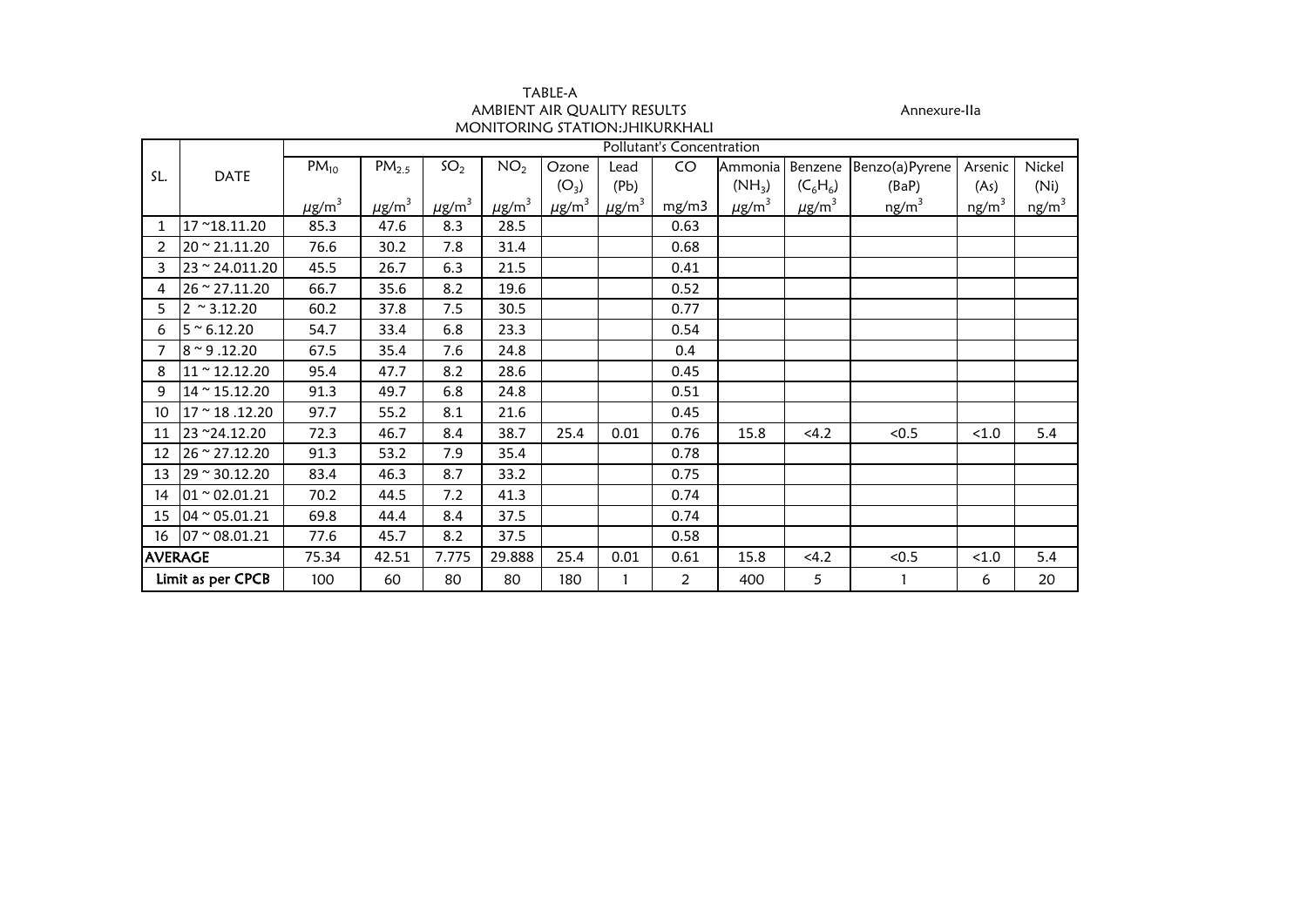| TABLE-B                                |
|----------------------------------------|
| AMBIENT AIR OUALITY RESULTS            |
| <b>MONITORING STATION: GIRISH MORE</b> |

|                 | <b>DATE</b>           | Pollutant's Concentration |                        |                        |                        |                        |                        |       |                        |                        |                   |          |                   |  |
|-----------------|-----------------------|---------------------------|------------------------|------------------------|------------------------|------------------------|------------------------|-------|------------------------|------------------------|-------------------|----------|-------------------|--|
| SL.             |                       | $PM_{10}$                 | PM <sub>2.5</sub>      | SO <sub>2</sub>        | NO <sub>2</sub>        | Ozone                  | Lead                   | CO    | Ammonia                | Benzene                | Benzo(a)Pyrene    | Arsenic  | Nickel            |  |
|                 |                       |                           |                        |                        |                        | $(O_3)$                | (Pb)                   |       | $(NH_3)$               | $(C_6H_6)$             | (BaP)             | (As)     | (Ni)              |  |
|                 |                       | $\mu$ g/m <sup>3</sup>    | $\mu$ g/m <sup>3</sup> | $\mu$ g/m <sup>3</sup> | $\mu$ g/m <sup>3</sup> | $\mu$ g/m <sup>3</sup> | $\mu$ g/m <sup>3</sup> | mg/m3 | $\mu$ g/m <sup>3</sup> | $\mu$ g/m <sup>3</sup> | ng/m <sup>3</sup> | $ng/m^3$ | ng/m <sup>3</sup> |  |
|                 | $16 \approx 17.11.20$ | 78.5                      | 45.7                   | 10.2                   | 36.6                   |                        |                        | 0.78  |                        |                        |                   |          |                   |  |
| $\overline{2}$  | 19 ~ 20.11.20         | 62.2                      | 34.5                   | 8.3                    | 27.8                   |                        |                        | 0.66  |                        |                        |                   |          |                   |  |
| 3               | $25$ ~ 26.11.20       | 68.9                      | 40.7                   | 11.2                   | 34.5                   |                        |                        | 0.85  |                        |                        |                   |          |                   |  |
| 4               | 28 ~ 29.11.20         | 87.6                      | 47.5                   | 12.3                   | 48.2                   |                        |                        | 0.96  |                        |                        |                   |          |                   |  |
| 5               | $01 - 02.12.20$       | 82.2                      | 46.6                   | 9.7                    | 31.2                   |                        |                        | 0.74  |                        |                        |                   |          |                   |  |
| 6               | 04~05.12.20           | 91.8                      | 54.5                   | 8.6                    | 24.7                   |                        |                        | 0.56  |                        |                        |                   |          |                   |  |
|                 | 07~08.12.20           | 86.4                      | 48.2                   | 11.2                   | 40.2                   |                        |                        | 0.84  |                        |                        |                   |          |                   |  |
| 8               | 10~11.12.20           | 59.2                      | 26.5                   | 8.2                    | 29.2                   |                        |                        | 0.66  |                        |                        |                   |          |                   |  |
| 9               | 16~17.12.20           | 84.2                      | 41.8                   | 8.2                    | 37.1                   |                        |                        | 0.5   |                        |                        |                   |          |                   |  |
| 10              | 19~20.12.20           | 133.5                     | 73.4                   | 11.4                   | 46.2                   |                        |                        | 0.92  |                        |                        |                   |          |                   |  |
| 11              | 22~23.12.20           | 94                        | 57.2                   | 10.8                   | 51.4                   | 31                     | 0.02                   | 1.18  | 20                     | 4.2                    | < 0.5             | < 1.0    | 5.8               |  |
| 12 <sup>°</sup> | 25~26.12.20           | 97                        | 51.2                   | 9.5                    | 46.4                   |                        |                        | 1.16  |                        |                        |                   |          |                   |  |
| 13              | 28~29.12.20           | 98.7                      | 57.3                   | 9.8                    | 48.7                   |                        |                        | 0.96  |                        |                        |                   |          |                   |  |
| 14              | 31.12~01.01.21        | 88.9                      | 51.6                   | 8.9                    | 39.6                   |                        |                        | 0.87  |                        |                        |                   |          |                   |  |
| 15              | 06~07.01.21           | 91.4                      | 49.5                   | 10.6                   | 53.7                   |                        |                        | 1.18  |                        |                        |                   |          |                   |  |
|                 | 16 09~10.01.21        | 123.8                     | 70.9                   | 11.7                   | 56.2                   |                        |                        | 1.27  |                        |                        |                   |          |                   |  |
|                 | <b>AVERAGE</b>        | 89.27                     | 49.82                  | 10.04                  | 40.73                  | 31                     | 0.02                   | 0.88  | 20                     | 4.2                    | < 0.5             | < 1.0    | 5.8               |  |
|                 | Limit as per CPCB     | 100                       | 60                     | 80                     | 80                     | 180                    |                        | 2     | 400                    | 5                      |                   | 6        | 20                |  |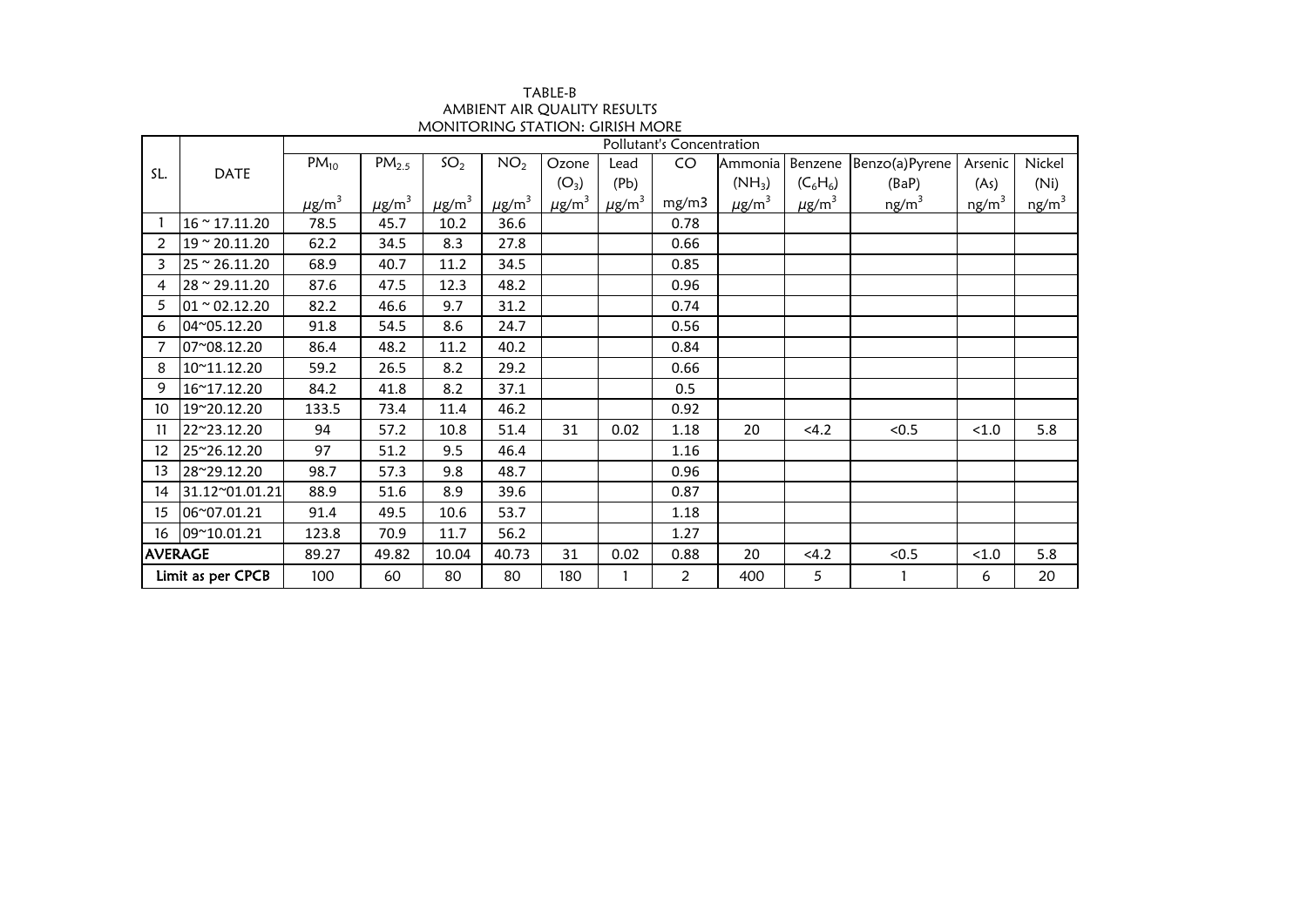## TABLE-C AMBIENT AIR QUALITY RESULTS MONITORING STATION:MCPI PLANT

|                   | <b>DATE</b>   | Pollutant's Concentration |                        |                        |                        |                        |                        |                |                        |                        |                   |                   |          |  |
|-------------------|---------------|---------------------------|------------------------|------------------------|------------------------|------------------------|------------------------|----------------|------------------------|------------------------|-------------------|-------------------|----------|--|
| SL.               |               | $PM_{10}$                 | PM <sub>2.5</sub>      | SO <sub>2</sub>        | NO <sub>2</sub>        | Ozone                  | Lead                   | CO             | Ammonia                | Benzene                | Benzo(a)Pyrene    | Arsenic           | Nickel   |  |
|                   |               |                           |                        |                        |                        | $(O_3)$                | (Pb)                   |                | $(NH_3)$               | $(C_6H_6)$             | (BaP)             | (As)              | (Ni)     |  |
|                   |               | $\mu$ g/m <sup>3</sup>    | $\mu$ g/m <sup>3</sup> | $\mu$ g/m <sup>3</sup> | $\mu$ g/m <sup>3</sup> | $\mu$ g/m <sup>3</sup> | $\mu$ g/m <sup>3</sup> | mg/m3          | $\mu$ g/m <sup>3</sup> | $\mu$ g/m <sup>3</sup> | ng/m <sup>3</sup> | ng/m <sup>3</sup> | $ng/m^3$ |  |
|                   | 18~19.11.20   | 97.50                     | 54.7                   | 10.2                   | 45.3                   |                        |                        | 0.78           |                        |                        |                   |                   |          |  |
| 2                 | 21~22.11.20   | 85.30                     | 49.6                   | 9.5                    | 52.7                   |                        |                        | 0.84           |                        |                        |                   |                   |          |  |
| 3                 | 24~25.11.20   | 87.60                     | 51.8                   | 9.3                    | 24.7                   |                        |                        | 0.65           |                        |                        |                   |                   |          |  |
| 4                 | 27~28.11.20   | 70.20                     | 38.5                   | 11.8                   | 32.2                   |                        |                        | 0.54           |                        |                        |                   |                   |          |  |
| 5                 | 30.11~1.12.20 | 92.40                     | 55.7                   | 12.6                   | 51.2                   |                        |                        | 0.89           |                        |                        |                   |                   |          |  |
| 6                 | 3~4.12.20     | 85.30                     | 47.6                   | 8.2                    | 31.8                   |                        |                        | 0.62           |                        |                        |                   |                   |          |  |
|                   | 9~10.12.20    | 80.70                     | 47.3                   | 9.6                    | 34.5                   |                        |                        | 0.92           |                        |                        |                   |                   |          |  |
| 8                 | 12~13.12.20   | 47.70                     | 24.5                   | 10.2                   | 39.1                   |                        |                        | 0.82           |                        |                        |                   |                   |          |  |
| 9                 | 15~16.12.20   | 88.20                     | 52.6                   | 9.2                    | 33.7                   |                        |                        | 0.76           |                        |                        |                   |                   |          |  |
| 10                | 18~19.12.20   | 81.20                     | 39.3                   | 11.4                   | 41.2                   | 40.1                   | 0.03                   | 0.92           | 32.2                   | <4.2                   | < 0.5             | < 1.0             | 7.4      |  |
| 11                | 21~22.12.20   | 149.50                    | 80.3                   | 14.6                   | 57.2                   |                        |                        | 1.47           |                        |                        |                   |                   |          |  |
| 12                | 24~25.12.20   | 93.70                     | 56.6                   | 11.8                   | 48.3                   |                        |                        | 1.25           |                        |                        |                   |                   |          |  |
| 13                | 30~31.12.20   | 97.40                     | 55.3                   | 10.7                   | 53.4                   |                        |                        | 1.18           |                        |                        |                   |                   |          |  |
| 14                | 02~03.01.21   | 136.70                    | 72.6                   | 12.3                   | 62.3                   |                        |                        | 1.47           |                        |                        |                   |                   |          |  |
| 15                | 05~06.01.21   | 81.40                     | 50.8                   | 11.7                   | 51.5                   |                        |                        | 1.16           |                        |                        |                   |                   |          |  |
| 16                | 08~09.01.21   | 87.00                     | 48.2                   | 9.4                    | 41.6                   |                        |                        | 0.95           |                        |                        |                   |                   |          |  |
| <b>AVERAGE</b>    |               | 91.36                     | 51.59                  | 10.78                  | 43.79                  | 40.1                   | 0.03                   | 0.95           | 32.2                   | 4.2                    | < 0.5             | < 1.0             | 7.4      |  |
| Limit as per CPCB |               | 100                       | 60                     | 80                     | 80                     | 180                    |                        | $\overline{2}$ | 400                    | 5                      |                   | 6                 | 20       |  |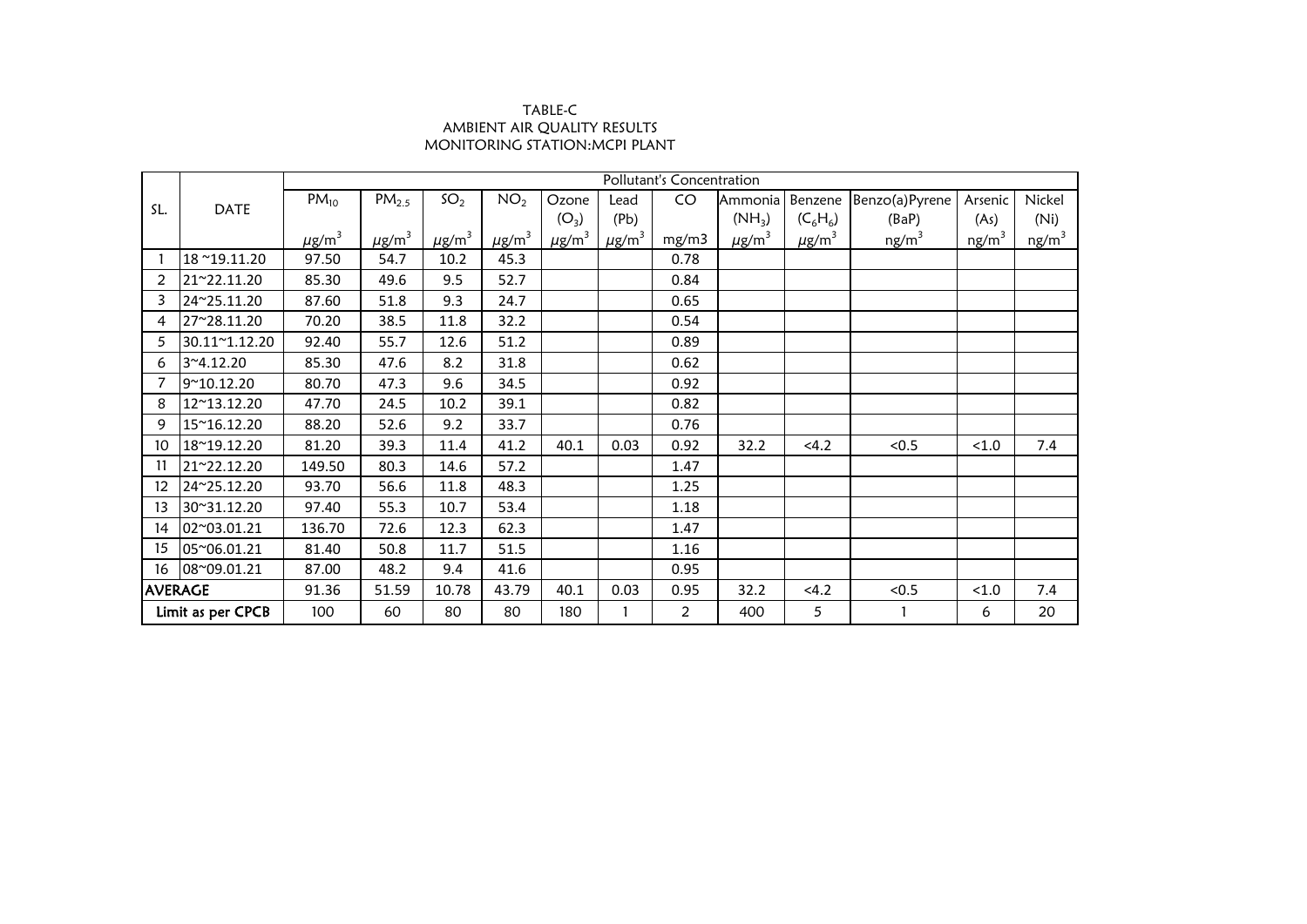## TABLE-D AMBIENT AIR QUALITY RESULTS MONITORING STATION:RAMNAGAR

|                   |                    |                        |                        |                        |                        |                        |                        | Pollutant's Concentration |                        |                        |                   |                   |                   |
|-------------------|--------------------|------------------------|------------------------|------------------------|------------------------|------------------------|------------------------|---------------------------|------------------------|------------------------|-------------------|-------------------|-------------------|
| SL.               |                    | $PM_{10}$              | $PM_{2.5}$             | SO <sub>2</sub>        | NO <sub>2</sub>        | Ozone                  | Lead                   | CO                        | Ammonia                | Benzene                | Benzo(a)Pyrene    | Arsenic           | Nickel            |
|                   | <b>DATE</b>        |                        |                        |                        |                        | $(O_3)$                | (Pb)                   |                           | $(NH_3)$               | $(C_6H_6)$             | (BaP)             | (As)              | (Ni)              |
|                   |                    | $\mu$ g/m <sup>3</sup> | $\mu$ g/m <sup>3</sup> | $\mu$ g/m <sup>3</sup> | $\mu$ g/m <sup>3</sup> | $\mu$ g/m <sup>3</sup> | $\mu$ g/m <sup>3</sup> | mg/m3                     | $\mu$ g/m <sup>3</sup> | $\mu$ g/m <sup>3</sup> | ng/m <sup>3</sup> | ng/m <sup>3</sup> | ng/m <sup>3</sup> |
|                   | 17~18.11.20        | 72.20                  | 42.30                  | 8.50                   | 34.8                   |                        |                        | 0.67                      |                        |                        |                   |                   |                   |
| $\overline{2}$    | 20~21.11.20        | 70.20                  | 34.70                  | 8.40                   | 33.5                   |                        |                        | 0.68                      |                        |                        |                   |                   |                   |
| 3                 | 23~24.11.20        | 78.20                  | 40.30                  | 6.70                   | 21.2                   |                        |                        | 0.65                      |                        |                        |                   |                   |                   |
| 4                 | 26~27.11.20        | 69.80                  | 38.50                  | 7.80                   | 24.7                   |                        |                        | 0.71                      |                        |                        |                   |                   |                   |
| 5                 | 2~3.12.20          | 65.50                  | 36.60                  | 8.60                   | 25.3                   |                        |                        | 0.54                      |                        |                        |                   |                   |                   |
| 6                 | $5^{\circ}6.12.20$ | 87.70                  | 48.50                  | 7.20                   | 29.6                   |                        |                        | 0.79                      |                        |                        |                   |                   |                   |
| 7                 | 8~9.12.20          | 56.20                  | 26.10                  | 7.40                   | 24.4                   |                        |                        | 0.47                      |                        |                        |                   |                   |                   |
| 8                 | 11~12.12.20        | 81.30                  | 37.20                  | 7.80                   | 33.8                   | 33.2                   | 0.02                   | 0.57                      | 23.3                   | <4.2                   | < 0.5             | < 1.0             | 6                 |
| 9                 | 14~15.12.20        | 78.80                  | 40.10                  | 7.40                   | 34                     |                        |                        | 0.58                      |                        |                        |                   |                   |                   |
| 10                | 17~18.12.20        | 91.60                  | 39.90                  | 7.80                   | 31.7                   |                        |                        | 0.87                      |                        |                        |                   |                   |                   |
| 11                | 23~24.12.20        | 79.80                  | 47.30                  | 9.50                   | 41.6                   |                        |                        | 0.87                      |                        |                        |                   |                   |                   |
| 12                | 26~27.12.20        | 73.70                  | 44.80                  | 8.20                   | 37.4                   |                        |                        | 0.87                      |                        |                        |                   |                   |                   |
| 13                | 29~330.12.20       | 95.20                  | 53.40                  | 9.20                   | 45.7                   |                        |                        | 0.93                      |                        |                        |                   |                   |                   |
| 14                | 1~2.01.21          | 89.80                  | 51.70                  | 8.60                   | 38.4                   |                        |                        | 0.85                      |                        |                        |                   |                   |                   |
| 15                | 4~5.01.21          | 74.40                  | 45.20                  | 9.60                   | 41.3                   |                        |                        | 0.87                      |                        |                        |                   |                   |                   |
| 16                | 7~8.01.21          | 97.70                  | 55.60                  | 12.80                  | 43.2                   |                        |                        | 1.05                      |                        |                        |                   |                   |                   |
| <b>AVERAGE</b>    |                    | 78.88                  | 42.64                  | 8.47                   | 33.79                  | 33.2                   | 0.02                   | 0.75                      | 23.3                   | 4.2                    | < 0.5             | < 1.0             | 6                 |
| Limit as per CPCB |                    | 100                    | 60                     | 80                     | 80                     | 180                    |                        | $\overline{2}$            | 400                    | 5                      |                   | 6                 | 20                |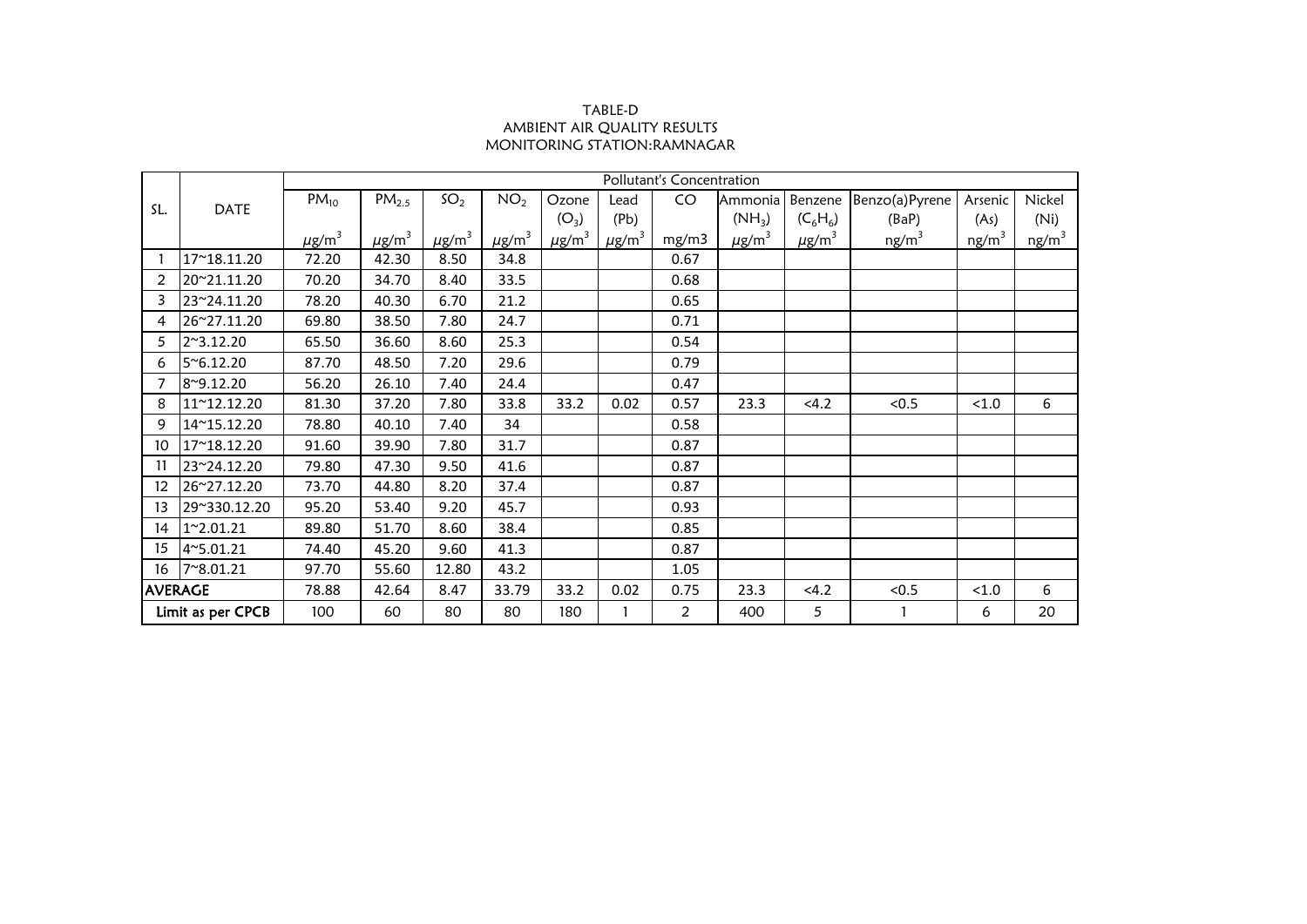## TABLE-E AMBIENT AIR QUALITY RESULTS MONITORING STATION:- BASUDEVPUR

|                   |                | Pollutant's Concentration |                        |                        |                        |                        |                        |                |                        |                        |                   |                   |                   |  |
|-------------------|----------------|---------------------------|------------------------|------------------------|------------------------|------------------------|------------------------|----------------|------------------------|------------------------|-------------------|-------------------|-------------------|--|
| SL.               |                | $PM_{10}$                 | PM <sub>2.5</sub>      | SO <sub>2</sub>        | NO <sub>2</sub>        | Ozone                  | Lead                   | CO             | Ammonia                | Benzene                | Benzo(a)Pyrene    | Arsenic           | Nickel            |  |
|                   | <b>DATE</b>    |                           |                        |                        |                        | (O <sub>3</sub> )      | (Pb)                   |                | $(NH_3)$               | $(C_6H_6)$             | (BaP)             | (As)              | (Ni)              |  |
|                   |                | $\mu$ g/m <sup>3</sup>    | $\mu$ g/m <sup>3</sup> | $\mu$ g/m <sup>3</sup> | $\mu$ g/m <sup>3</sup> | $\mu$ g/m <sup>3</sup> | $\mu$ g/m <sup>3</sup> | mg/m3          | $\mu$ g/m <sup>3</sup> | $\mu$ g/m <sup>3</sup> | ng/m <sup>3</sup> | ng/m <sup>3</sup> | ng/m <sup>3</sup> |  |
|                   | 16~17.11.20    | 68.6                      | 35.5                   | 7.3                    | 24.2                   |                        |                        | 0.67           |                        |                        |                   |                   |                   |  |
| 2                 | 19~20.11.20    | 74.5                      | 42.2                   | 6.9                    | 34.6                   |                        |                        | 0.71           |                        |                        |                   |                   |                   |  |
| 3                 | 25~26.11.20    | 64.8                      | 34.5                   | 8.6                    | 20.4                   |                        |                        | 0.57           |                        |                        |                   |                   |                   |  |
| 4                 | 28~29.11.20    | 85.3                      | 47.6                   | 9.7                    | 26.3                   |                        |                        | 0.65           |                        |                        |                   |                   |                   |  |
| 5                 | 01~02.12.20    | 50.2                      | 28.6                   | 7.3                    | 27.5                   |                        |                        | 0.82           |                        |                        |                   |                   |                   |  |
| 6                 | 04~05.12.20    | 46.6                      | 26.3                   | 9.2                    | 30.4                   |                        |                        | 0.51           |                        |                        |                   |                   |                   |  |
| 7                 | 07~08.12.20    | 81.9                      | 40.2                   | 8.40                   | 37.1                   |                        |                        | 0.74           |                        |                        |                   |                   |                   |  |
| 8                 | 10~11.12.20    | 48.9                      | 25.2                   | 9                      | 30.6                   |                        |                        | 0.78           |                        |                        |                   |                   |                   |  |
| 9                 | 16~17.12.20    | 85.8                      | 35.9                   | 9.2                    | 27.6                   |                        |                        | 0.48           |                        |                        |                   |                   |                   |  |
| 10                | 19~20.12.20    | 56.6                      | 35.4                   | 9.4                    | 24.6                   |                        |                        | 0.57           |                        |                        |                   |                   |                   |  |
| 11                | 22~23.12.20    | 89.6                      | 52.5                   | 8.7                    | 42.3                   | 26.7                   | 0.02                   | 0.97           | 17.4                   | 4.2                    | < 0.5             | < 1.0             | 7.4               |  |
| $12 \overline{ }$ | 25~26.12.20    | 76.3                      | 47.4                   | 7.8                    | 37.4                   |                        |                        | 0.75           |                        |                        |                   |                   |                   |  |
| 13                | 28~29.12.20    | 75.3                      | 43.5                   | 8.3                    | 42.3                   |                        |                        | 0.83           |                        |                        |                   |                   |                   |  |
| 14                | 31.12~01.01.21 | 63.7                      | 36.4                   | 7.5                    | 38.3                   |                        |                        | 0.75           |                        |                        |                   |                   |                   |  |
| 15                | 06~07.01.21    | 68.8                      | 42                     | 7.8                    | 34.4                   |                        |                        | 0.63           |                        |                        |                   |                   |                   |  |
| 16                | 09~10.01.21    | 72.3                      | 44.7                   | 7.5                    | 34.8                   |                        |                        | 0.65           |                        |                        |                   |                   |                   |  |
| <b>AVERAGE</b>    |                | 69.33                     | 38.62                  | 8.29                   | 32.05                  | 26.7                   | 0.02                   | 0.69           | 17.4                   | 4.2                    | < 0.5             | < 1.0             | 7.4               |  |
| Limit as per CPCB |                | 100                       | 60                     | 80                     | 80                     | 180                    |                        | $\overline{2}$ | 400                    | 5                      |                   | 6                 | 20                |  |